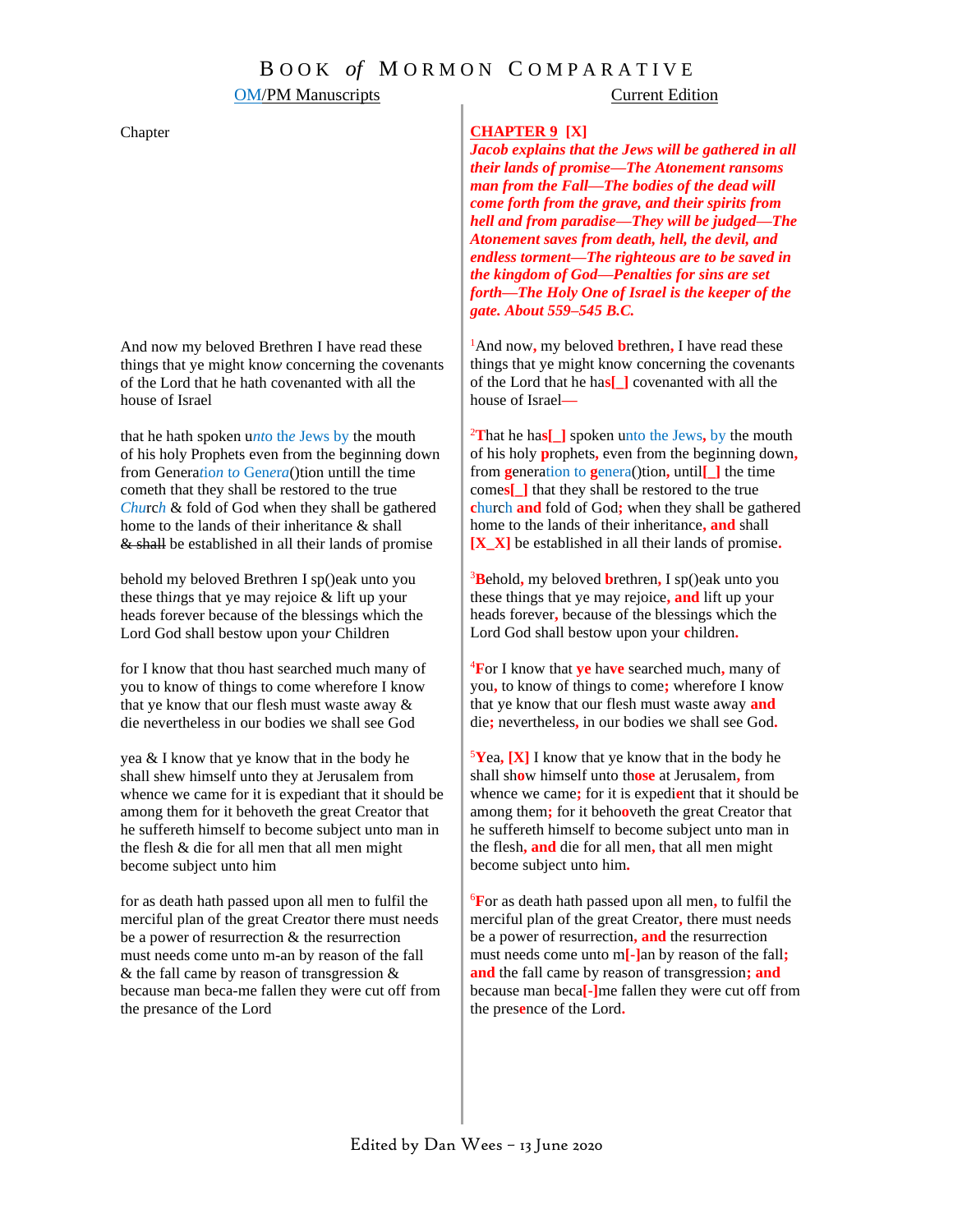### **OM/PM Manuscripts** Current Edition

wherefore it must needs be an infinate ato*ne*ment save it should be an infinate atonement this corruption co-uld not put on incorruption wherefore the first Judgment whiie(which)h came upon m-an must needs have remained to an endless duration & if *s*o this flesh must have laid down to rot & to crumble to its Mother earth to rise no more

O the wisdom of God his mercy & grace for behold if the flesh should rise no more our spirits must become subject to that Angel which fell from be*f*ore the presan-ce of the Lord Eternal God & became the Devil to rise no more

& our spirits mu-st have become like unto him & we become Devils Angels to a Devil to be shut out from the presance of our God & to remain with the father of lies in miseary like unto himself yea to that being who beguiled our first Parents who transfo*r*meth himself nigh *un*to an Angel of light & stireth up the children of men unto secret combinations of murder & all manner of secret works of darkness

O ho-w great the goodness of our God who prepareth a way for our escape from the gra-sp of this awful monster yea that monster death & hell which I call the de-ath of the bo*d*y & also the death of the spirit

& because of the way of deliverance of our God the holy one of Israel this death of whcih I have spoken which is the **63** temporal shall deliver up its dead which death is the grave

& this *de*ath of which I have spoken which is the spiritual death shall deliver up its dead which spir()itual death is hell wherefore death & he*l*l must deliver up their de(a)d  $&$  hell must de-liver up its captive spirits  $&$  the grave must deliver up its *c*a*p*tive *b*o*d*ies and the do bod-ies & the spirits of men will be restored one to the other *& it is* by the power of the (resurrection of the) holy one of Israel

O how *g*reat *t*he *p*lan *of* our God for on the other hand the paradise of God must deliver up the spirits of the righteous & the grave deliver up the body of the righteous  $\&$  the spirit  $\&$  the body is restored to itself again & all men become incorruptable & immortal & they are lieveing souls haveing a perfect knowledg like unto us in the flesh save it be that our knowledge shall be perfect

<sup>7</sup>**W**herefore**,** it must needs be an infin**i**te atonement**—**save it should be an infin**i**te atonement this corruption co**[-]**uld not put on incorruption**. W**herefore**,** the first **j**udgment **[\_ \_ \_ \_ \_]which[\_]** came upon m**[-]**an must needs have remained to an endless duration**. And**  if so**,** this flesh must have laid down to rot **and** to crumble to its **m**other earth**,** to rise no more**.**

<sup>8</sup>O the wisdom of God**,** his mercy **and** grace**! F**or behold**,** if the flesh should rise no more our spirits must become subject to that **a**ngel **who** fell from before the pres**e**n**[-]**ce of the **[X]** Eternal God**, and**  became the **d**evil**,** to rise no more**.**

<sup>9</sup>**And** our spirits mu**[-]**st have become like unto him**, and** we become **d**evils**, a**ngels to a **d**evil**,** to be shut out from the pres**e**nce of our God**, and** to remain with the father of lies**,** in mise**[\_]**ry**,** like unto himself**;** yea**,** to that being who beguiled our first **p**arents**,** who transformeth himself nigh unto an **a**ngel of light**, and** stir**r**eth up the children of men unto secret combinations of murder **and** all manner of secret works of darkness**.**

<sup>10</sup>O ho**[-]**w great the goodness of our God**,** who prepareth a way for our escape from the gra**[-]**sp of this awful monster**;** yea**,** that monster**,** death **and** hell**,** which I call the de**[-]**ath of the body**, and** also the death of the spirit**.** 

<sup>11</sup>**And** because of the way of deliverance of our God**,** the **H**oly **O**ne of Israel**,** this death**,** of wh**ic**h I have spoken**,** which is the temporal**,** shall deliver up its dead**;** which death is the grave**.**

<sup>12</sup>**And** this death of which I have spoken**,** which is the spiritual death**,** shall deliver up its dead**;** which spir()itual death is hell**;** wherefore**,** death **and** hell must deliver up their de**a**d**, and** hell must de**[-]**liver up its captive spirits**, and** the grave must deliver up its captive bodies**, and** the **[\_ \_]** bod**[-]**ies **and** the spirits of men will be restored one to the other**; and** it is by the power of the **resurrection of the H**oly **O**ne of Israel**.**

<sup>13</sup>O how great the plan of our God**! F**or on the other hand**,** the paradise of God must deliver up the spirits of the righteous**, and** the grave deliver up the body of the righteous**; and** the spirit **and** the body is restored to itself again**, and** all men become incorrupt**i**ble**, and** immortal**, and** they are li**[\_]**v**[\_]**ing souls**,** hav**[\_]**ing a perfect knowledg**e** like unto us in the flesh**,** save it be that our knowledge shall be perfect**.**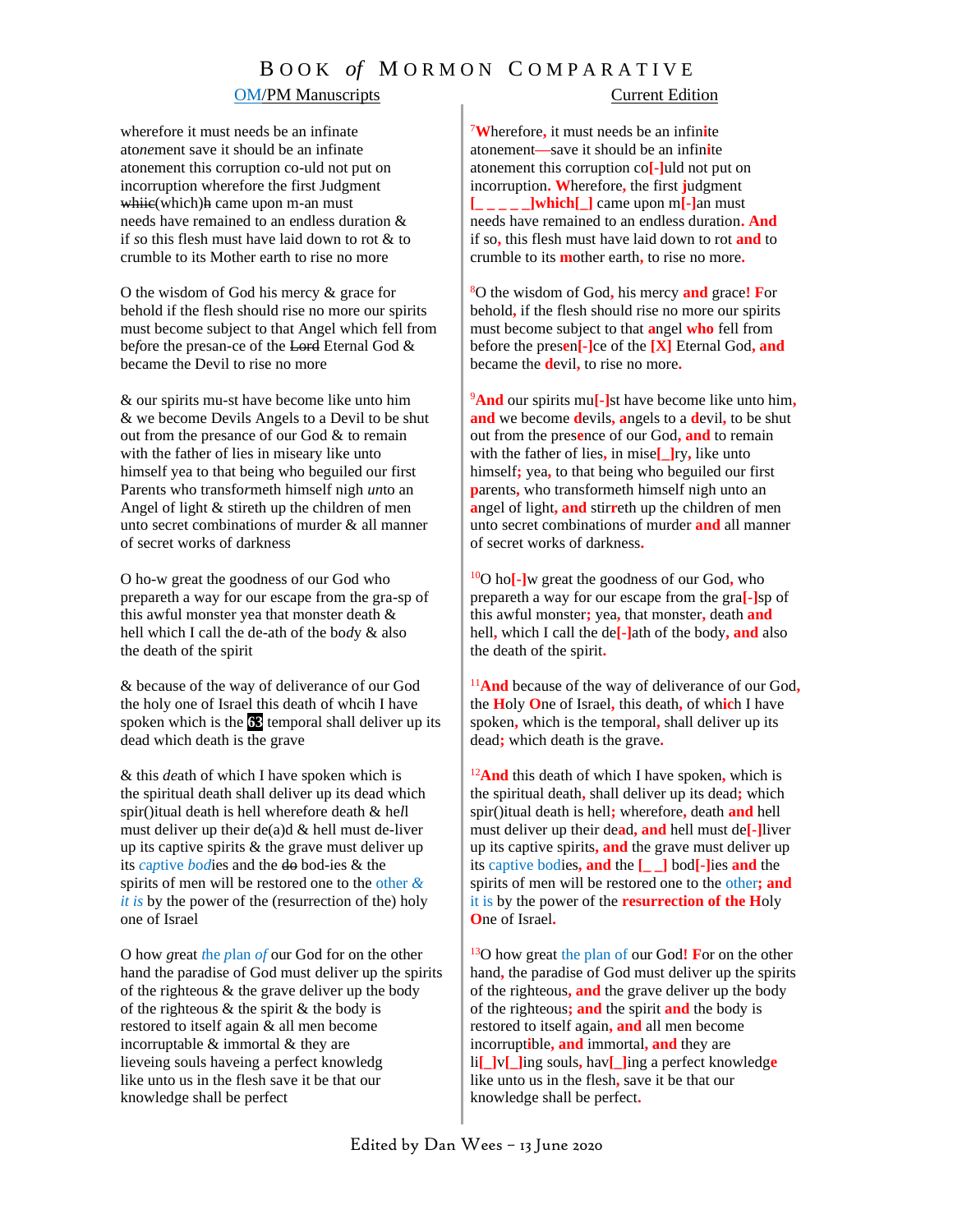### **OM/PM Manuscripts** Current Edition

wherefore we shall ha()ve a perfect knowledg of all our guilt & our uncleanness & our nakedness & the rig-hteous shall have a perfect knowledge of their enjoyment & their righteousness bei-ng cloathed with purity yea even with the robe of righteousness

& it shall come to pass that when all men shall have passed from this first death unto life inso-much as they have become immortal they must appear before the Judgment sea-t of the holy one of Israel & then cometh the Judgment & then must they be Judged a-ccording to the holy Judgment of God

and assuredly as the Lord lieveth for the Lord God hath spoken it  $&$  it is his Eternal word which cannot pass away that they w-hich are righteous shall be righteous still  $&$  they which are filthy shall be fi-lthy st*il*l wherefore they which are filthy are the Devil & his Angels & they shall go away *i*nto everlasting fire prepared for them & their torment is a lake of fi-re & brimstone whose flames ascendeth up forever & ever & hath no end

O the great-ness & the Justice of our God for he executeth all his words & they have gone forth out of his mouth & his law must be fulfiled

but behold the righteous the Saints of the holy one of Israel they which have believed in the holy one of Israel they which have endured the crosses of the world & despised the shame of it they shall inherit the Kingdom of God which was prepared from them from the foundation of the world & th-eir Joy shall be full forever

O the greatness of the mercy of our God the holy one of Isra-el for he delivereth his Saints from that awful monster the Devil & death & hell & that lake of fire & brimstone which is endless torment

O how great the holiness of our God for he knoweth all things & there is not any thing save he know it

& he cometh into the world that he may save all men if they will hearken unto his voice for behold he suffereth the pains of all men yea the pains of eve-ry liveing creture both men women & children which belong to the family of Ad-am

& he suffereth this that the resurrection might pass upon all men that all might stand before him at the great  $& Judgment (day)$ 

<sup>14</sup>**W**herefore**,** we shall ha()ve a perfect knowledg**e** of all our guilt**, and** our uncleanness**, and** our nakedness**; and** the rig**[-]**hteous shall have a perfect knowledge of their enjoyment**, and** their righteousness**,** bei**[-]**ng clo**[\_]**thed with purity**,** yea**,**  even with the robe of righteousness**.**

<sup>15</sup>And it shall come to pass that when all men shall have passed from this first death unto life**,** inso**[-]**much as they have become immortal**,** they must appear before the **j**udgment**-**sea**[-]**t of the **H**oly **O**ne of Israel**; and** then cometh the **j**udgment**, and**  then must they be **j**udged a**[-]**ccording to the holy **j**udgment of God**.** 

<sup>16</sup>**And** assuredly**,** as the Lord li**[\_]**veth**,** for the Lord God hath spoken it**, and** it is his **e**ternal word**,** which cannot pass away**,** that they **w[-]ho** are righteous shall be righteous still**, and** they **who** are filthy shall be fi**[-]**lthy still**;** wherefore**,** they **who** are filthy are the **d**evil **and** his **a**ngels**; and** they shall go away into everlasting fire**,** prepared for them**; and** their torment is **as** a lake of fi**[-]**re **and** brimstone**,** whose flame**[\_]** ascendeth up forever **and** ever **and** ha**s[\_]** no end**.**

<sup>17</sup>O the great**[-]**ness **and** the **j**ustice of our God**! F**or he executeth all his words**, and** they have gone forth out of his mouth**, and** his law must be fulfil**l**ed**.**

<sup>18</sup>**B**ut**,** behold**,** the righteous**,** the **s**aints of the **H**oly **O**ne of Israel**,** they **who** have believed in the **H**oly **O**ne of Israel**,** they **who** have endured the crosses of the world**, and** despised the shame of it**,** they shall inherit the **k**ingdom of God**,** which was prepared f**or[\_]** them from the foundation of the world**, and** th**[-]**eir **j**oy shall be full forever**.**

<sup>19</sup>O the greatness of the mercy of our God**,** the **H**oly **O**ne of Isra**[-]**el**! F**or he delivereth his **s**aints from that awful monster the **d**evil**, and** death**, and** hell**, and** that lake of fire **and** brimstone**,** which is endless torment**.**

<sup>20</sup>O how great the holiness of our God**! F**or he knoweth all things**, and** there is not any**[\_]**thing save he know**s** it**.**

<sup>21</sup>**And** he cometh into the world that he may save all men if they will hearken unto his voice**;** for behold**,**  he suffereth the pains of all men**,** yea**,** the pains of eve**[-]**ry liv**[\_]**ing cre**a**ture**,** both men**,** women**, and** children**, who** belong to the family of Ad**[-]**am**.**

<sup>22</sup>**And** he suffereth this that the resurrection might pass upon all men**,** that all might stand before him at the great **and j**udgment**[\_]day.**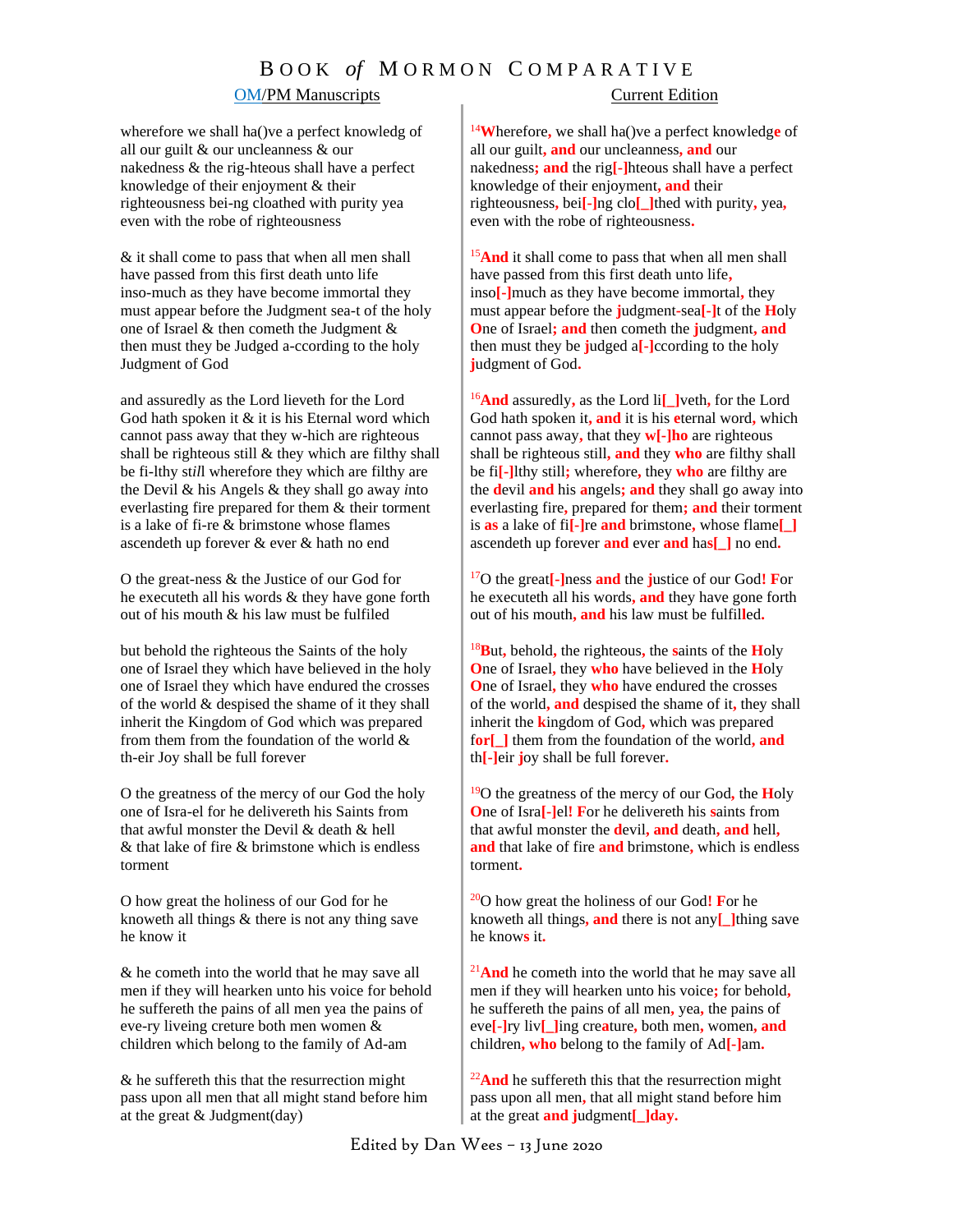## OM/PM Manuscripts Current Edition

& he commandeth all men **64** that they must repent & be Baptised in his name haveing perfect faith in the holy one of Israel or they cannot be saved in the Kingdom of God

& if they will not repent & believe in his name & be baptised in his name & endure to the end they must be damned for the Lord God the holy one of Israel hath spoken it

wherefore he hath given a law  $&$  where there is no law given there is no punishment & where there is no punishment there is no condemnation & where there is no condemnation the mer-cies of the holy one of Israel hath claim upon the*m* because of the atonement for they are delivered by the power of him

for th*e a*toneme*n*t s*atisfie*th the deman-ds of his Justice upon all those who hath no*t* the *l*aw g*i*ven to them that they are delivered from that awful monster death & hell & the devil & the lake of fire & brimstone which is endless torment & they are re*s*tored to that God who gave them br-eath which is the holy one of Israel

but wo unto him that hath the law given ye-a that hath all the commandments of God like unto us & that transgresseth them & that wasteth the days of his probation for awful is his state

O that cunning pla plan of the evil one O the *v*ainness & the frailties & the foolishness of men w-hen they are learned they think they are wise & they hearken not unto the counci-ls of God for they set it aside supposeing they know of themselves wherefore their wisdom is foolishness & it profiteth them not wherefore they shall perish

but to be learned is good if it so be that they hearken unto the councils of God

but wo unto the rich which are rich as to the things of the world for because that they are rich they despise the poor & they persecute the meek & their hearts are up-on their treasures wherefore their treasure is their God & behold their treasure shall perish with them also

& wo unto the deaf that will not hear for they sha-ll perish

wo unto the blind that will not see for they shall perish also

<sup>23</sup>**And** he commandeth all men that they must repent**, and** be **b**apti**z**ed in his name**,** hav**[\_]**ing perfect faith in the **H**oly **O**ne of Israel**,** or they cannot be saved in the **k**ingdom of God**.**

<sup>24</sup>**And** if they will not repent **and** believe in his name**, and** be bapti**z**ed in his name**, and** endure to the end**,** they must be damned**;** for the Lord God**,** the **H**oly **O**ne of Israel**,** ha**s[\_]** spoken it**.**

<sup>25</sup>**W**herefore**,** he ha**s[\_]** given a law**; and** where there is no law given there is no punishment**; and** where there is no punishment there is no condemnation**; and** where there is no condemnation the mer**[-]**cies of the **H**oly **O**ne of Israel ha**ve** claim upon them**,**  because of the atonement**;** for they are delivered by the power of him**.**

<sup>26</sup>**F**or the atonement satisfieth the deman**[-]**ds of his **j**ustice upon all those who ha**ve** not the law given to them**,** that they are delivered from that awful monster**,** death **and** hell**, and** the devil**, and** the lake of fire **and** brimstone**,** which is endless torment**; and** they are restored to that God who gave them br**[-]**eath**,** which is the **H**oly **O**ne of Israel**.**

<sup>27</sup>**B**ut wo unto him that ha**s[\_]** the law given**,** ye**[-]**a**,** that ha**s[\_]** all the commandments of God**,** like unto us**, and** that transgresseth them**, and** that wasteth the days of his probation**,** for awful is his state**!**

<sup>28</sup>O that cunning **[\_ \_ \_]** plan of the evil one**!** O the vainness**, and** the frailties**, and** the foolishness of men**! W[-]**hen they are learned they think they are wise**, and** they hearken not unto the coun**se[-]**l**[\_]** of God**,** for they set it aside**,** suppos**[\_]**ing they know of themselves**,** wherefore**,** their wisdom is foolishness **and** it profiteth them not**. And** they shall perish**.**

<sup>29</sup>**B**ut to be learned is good if **[X\_X\_X\_X]** they hearken unto the coun**se**ls of God**.**

<sup>30</sup>**B**ut wo unto the rich**, who** are rich as to the things of the world**. F**or because **[X]** they are rich they despise the poor**, and** they persecute the meek**, and** their hearts are up**[-]**on their treasures**;** wherefore**,**  their treasure is their **g**od**. And** behold**,** their treasure shall perish with them also**.** 

<sup>31</sup>**And** wo unto the deaf that will not hear**;** for they sha**[-]**ll perish**.** 

<sup>32</sup>**W**o unto the blind that will not see**;** for they shall perish also**.**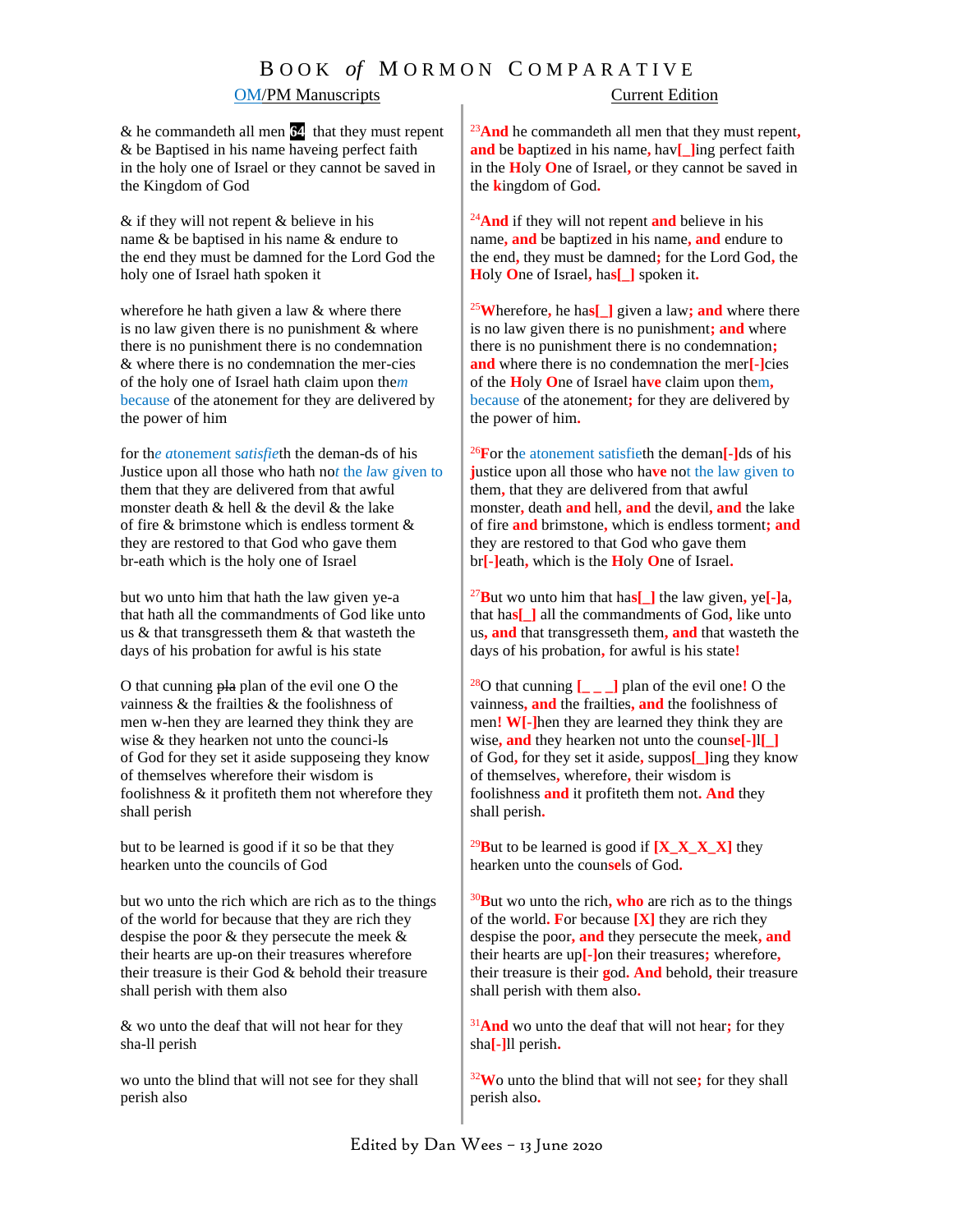### **OM/PM Manuscripts** Current Edition

wo unto the unci*rc*umcised of heart for a Knowledge of their iniquities shall smite them at the last day

wo unto the liar for he shall be sthrust down to hell

wo unto the m-urderer who deliberately killeth for he shall die

wo unto them who comm-it whoredoms for they shall be thrust down to hell

yea wo unto they that w-orship Idols for the Devil of all Devils deliteth in them

& in fine wo unto all they that die in their Sins for they shall return to God & behold his face & rem-ain in their Sins

O my beloved Brethren remember the awfulness in transgressin-g against that holy God & also the awfulness of yielding to the enticeings of that cunning one remember to be ca*rn*ally minded is death & to be spiritually minded is life Eter-nal

O my beloved Brethren give ear to my words remember the greatness of the holy one of Israel do not say that I have spoken hard things against you for if ye do ye will revile against the truth for I have spoken the words of your maker I know that the words of truth are hard against all uncleanness but the righteous fear it not for they love the truth & are not shaken

O then my beloved Brethren **65** come unto the Lord the holy one of I(remember) strael that his paths are righteousness behold the way for man is narrow but it lieth in a strait course before him & the keeper of the gate is the holy one of Israel  $&$  he employeth no servant there  $&$  there is none other way save it be by the gate for he cannot be deceived for the Lord God is his na-me

& whoso kno()c*keth to* him will he open & the wise & the learned & they that are rich which a*re* puffed up because of their learning & their wisdom & their rich-es ye*a* they a*re* they whom he despiseth  $&$  save they shall cast these thing*s* away & consider themselves fools before God & come down in the debt*h*s of humility he will not open unto them

but the things of the wise  $\&$  the prudent shall be hid from them forever yea that happiness which is prepared for the Saints

<sup>33</sup>**W**o unto the uncircumcised of heart**,** for a **k**nowledge of their iniquities shall smite them at the last day**.**

<sup>34</sup>**W**o unto the liar**,** for he shall be **[\_]**thrust down to hell**.**

<sup>35</sup>**W**o unto the m**[-]**urderer who deliberately killeth**,**  for he shall die**.** 

<sup>36</sup>**W**o unto them who comm**[-]**it whoredoms**,** for they shall be thrust down to hell**.**

<sup>37</sup>**Y**ea**,** wo unto th**ose** that w**[-]**orship **i**dols**,** for the **d**evil of all **d**evils deli**gh**teth in them**.**

<sup>38</sup>**And,** in fine**,** wo unto all th**ose who** die in their **s**ins**;** for they shall return to God**, and** behold his face**, and** rem**[-]**ain in their **s**ins**.**

<sup>39</sup>O**,** my beloved **b**rethren**,** remember the awfulness in transgressin**[-]**g against that **H**oly God**, and** also the awfulness of yielding to the entic**[\_]**ings of that cunning one**. R**emember**,** to be carnally**-**minded is death**, and** to be spiritually**-**minded is life **e**ter**[-]**nal**.**

<sup>40</sup>O**,** my beloved **b**rethren**,** give ear to my words**. R**emember the greatness of the **H**oly **O**ne of Israel**. D**o not say that I have spoken hard things against you**;** for if ye do**,** ye will revile against the truth**;** for I have spoken the words of your **M**aker**.** I know that the words of truth are hard against all uncleanness**;** but the righteous fear **them** not**,** for they love the truth **and** are not shaken**.**

<sup>41</sup>O then**,** my beloved **b**rethren**,** come unto the Lord**,** the **H**oly **One**  $[X_$  $]$ **. Remember**[  $]$   $]$   $]$   $]$   $]$   $]$   $]$  that his paths are righteous**[\_ \_ \_ \_]. B**ehold**,** the way for man is narrow**,** but it lieth in a strai**gh**t course before him**, and** the keeper of the gate is the **H**oly **O**ne of Israel**; and** he employeth no servant there**; and** there is none other way save it be by the gate**;** for he cannot be deceived**,** for the Lord God is his na**[-]**me**.**

<sup>42</sup>**And** whoso kno()cketh**,** to him will he open**; and** the wise**, and** the learned**, and** they that are rich**, who** are puffed up because of their learning**, and** their wisdom**, and** their rich**[-]**es**—**yea**,** they are they whom he despiseth**; and** save they shall cast these things away**, and** consider themselves fools before God**, and** come down in the de**p**ths of humility**,** he will not open unto them**.**

<sup>43</sup>**B**ut the things of the wise **and** the prudent shall be hid from them forever**—**yea**,** that happiness which is prepared for the **s**aints**.**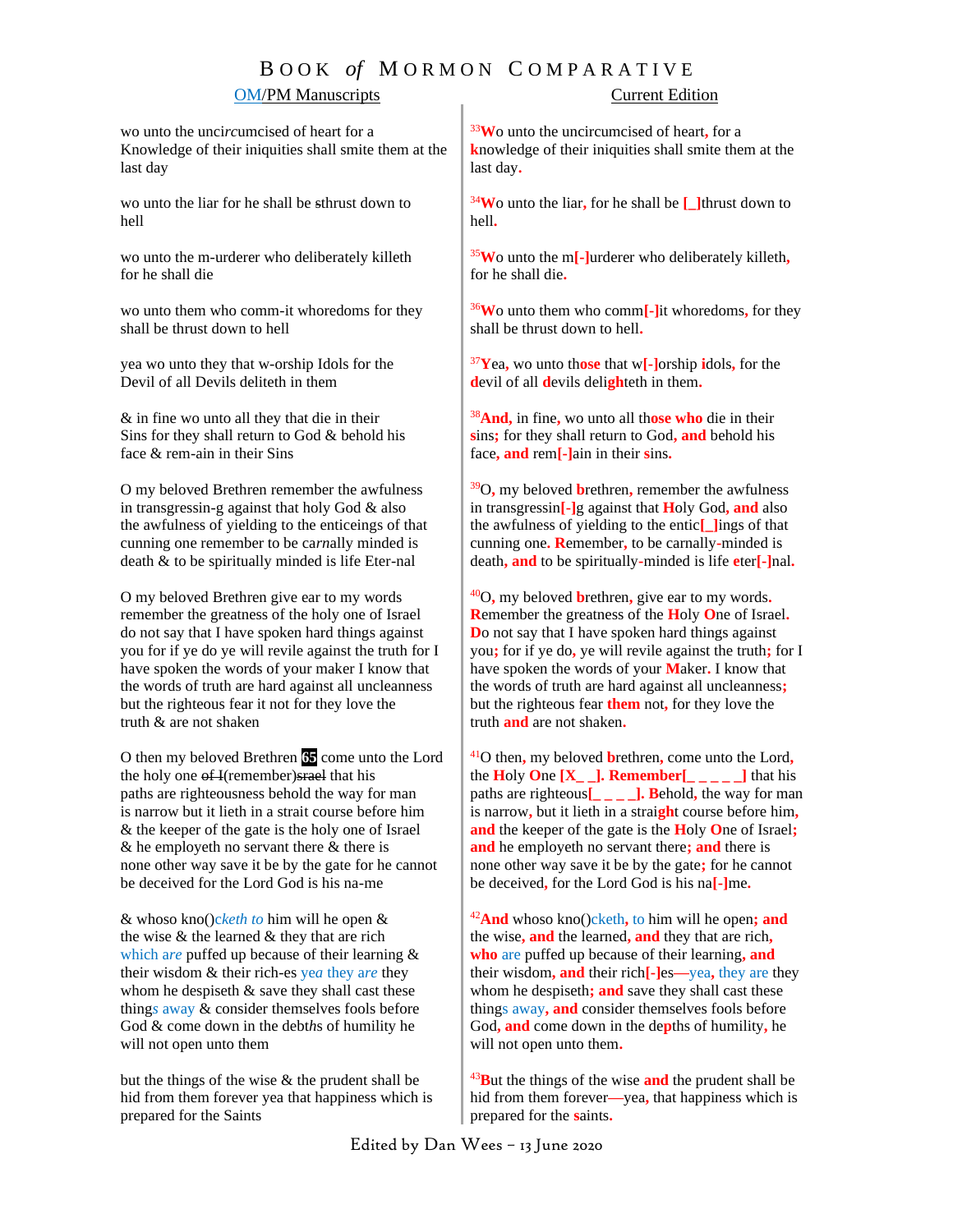### **OM/PM Manuscripts** Current Edition

### O my belov*e*d Brethren remember my words beh*o*ld I take off my garments & I shake them before you I pray (the) God of my Salvation that he view me with his all searching eye wherefore ye shall know at the last day when all men shall be Judged of their works that the God of Israel did witness that I shook your iniquities from my Soul & that I stand with brightness before him & am rid of your blood

O my beloved Brethren turn away from your Sins shake off the chains of him that would bind you fast come unto that God wh-o is the rock of your Salvation

prepare your Souls for that glorious day when Justice shall be administered unto the righteous even the day of Judgment that ye may n-ot shrink with awful fear that ye may not remember your awful guilt in per*fe*-ctness & be constrained to exclaim holy holy are thy Judgments O Lord God Almi-ghty but I know my guilt I transgressed thy law & my transgressions are mine & the Devil hath obtained me that I am a prey to his awful miseary

but behold my Brethren is it expediant that I should awake you to an awful reality of these things would I harrow up your souls if your minds were pure would I be plain unto you accor*d*ing to the planeness of the truth if ye were freed from sin

behold if ye were h-oly I would speak unto you of holiness but as ye are not holy & ye look upon me as a teacher it must needs be expediant that I teach you the consequences of sin

behold my soul abhoreth Sin & my heart delighteth inn righteousness & I will pra-ise the holy name of my God

come my brethren every one that thirsteth come ye to the (waters) $\&$  he that hath no money come buy & eat ye*a* come buy wine & milk without mo-ney & without price

wherefore do not spend money for that which is of no worth nor your labour for that which cannot satisfy hearken diligently unto me & rememb-er the words which I have spoken & come unto the holy one of Israel & feast upon th-at which perisheth not neither can be corrupted & let your soul delight in fatn-ess

<sup>44</sup>O**,** my beloved **b**rethren**,** remember my words**. B**ehold**,** I take off my garments**, and** I shake them before you**;** I pray **the** God of my **s**alvation that he view me with his all**-**searching eye**;** wherefore**,** ye shall know at the last day**,** when all men shall be **j**udged of their works**,** that the God of Israel did witness that I shook your iniquities from my **s**oul**, and** that I stand with brightness before him**, and**  am rid of your blood**.**

<sup>45</sup>O**,** my beloved **b**rethren**,** turn away from your **s**ins**;** shake off the chains of him that would bind you fast**;** come unto that God wh**[-]**o is the rock of your **s**alvation**.**

<sup>46</sup>**P**repare your **s**ouls for that glorious day when **j**ustice shall be administered unto the righteous**,** even the day of **j**udgment**,** that ye may n**[-]**ot shrink with awful fear**;** that ye may not remember your awful guilt in perfe**[-]**ctness**, and** be constrained to exclaim**: H**oly**,** holy are thy **j**udgments**,** O Lord God Almi**[-]**ghty**—**but I know my guilt**;** I transgressed thy law**, and** my transgressions are mine**; and** the **d**evil hath obtained me**,** that I am a prey to his awful mise**[\_]**ry**.** 

<sup>47</sup>**B**ut behold**,** my **b**rethren**,** is it expedi**e**nt that I should awake you to an awful reality of these things**? W**ould I harrow up your souls if your minds were pure**? W**ould I be plain unto you according to the pla**in**ness of the truth if ye were freed from sin**?**

<sup>48</sup>**B**ehold**,** if ye were h**[-]**oly I would speak unto you of holiness**;** but as ye are not holy**, and** ye look upon me as a teacher**,** it must needs be expedi**e**nt that I teach you the consequences of sin**.**

<sup>49</sup>**B**ehold**,** my soul abhor**r**eth **s**in**, and** my heart delighteth in**[\_]** righteousness**; and** I will pra**[-]**ise the holy name of my God**.**

<sup>50</sup>**C**ome**,** my brethren**,** every one that thirsteth**,** come ye to the **waters;[\_]and** he that hath no money**,** come buy **and** eat**;** yea**,** come buy wine **and** milk without mo**[-]**ney **and** without price**.**

<sup>51</sup>**W**herefore**,** do not spend money for that which is of no worth**,** nor your labo**[\_]**r for that which cannot satisfy**. H**earken diligently unto me**, and** rememb**[-]**er the words which I have spoken**; and** come unto the **H**oly **O**ne of Israel**, and** feast upon th**[-]**at which perisheth not**,** neither can be corrupted**, and** let your soul delight in fatn**[-]**ess**.**